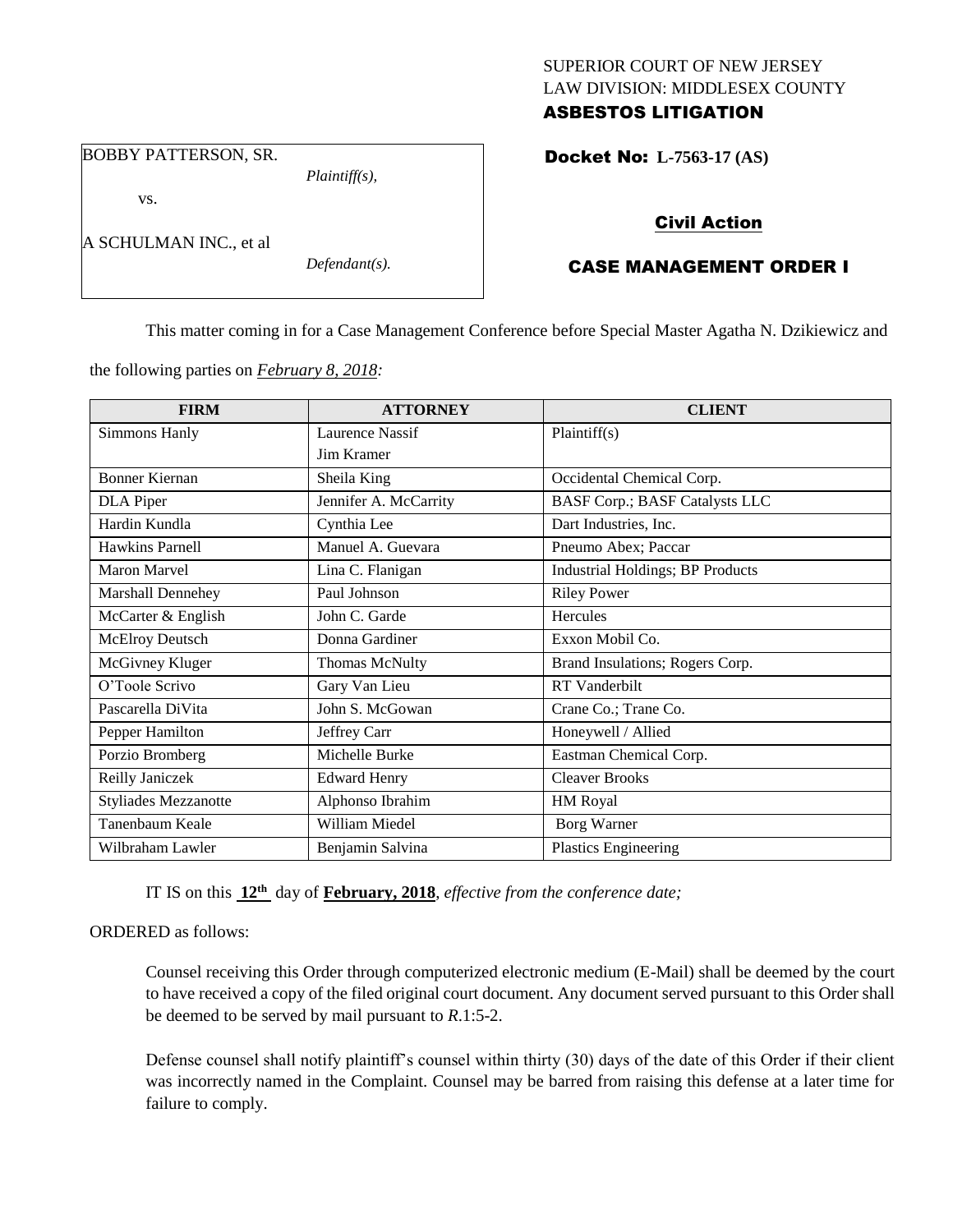## **DISCOVERY**

| March 1, 2018  | Plaintiff shall serve answers to standard interrogatories.                                                                                                                                                  |
|----------------|-------------------------------------------------------------------------------------------------------------------------------------------------------------------------------------------------------------|
| March 9, 2018  | Defendants shall serve answers to standard interrogatories by this date.                                                                                                                                    |
| March 16, 2018 | Plaintiff shall propound supplemental interrogatories and document requests by this date.                                                                                                                   |
| April 16, 2018 | Defendants shall serve answers to supplemental interrogatories and document requests by this<br>date.                                                                                                       |
| March 16, 2018 | Defendants shall propound supplemental interrogatories and document requests by this date.                                                                                                                  |
| April 16, 2018 | Plaintiff shall serve answers to supplemental interrogatories and document requests by this<br>date.                                                                                                        |
| May 14, 2018   | Fact discovery, including depositions, shall be completed by this date. Plaintiff's counsel shall<br>contact the Special Master within one week of this deadline if all fact discovery is not<br>completed. |
| June 15, 2018  | Depositions of corporate representatives shall be completed by this date.                                                                                                                                   |

## **EARLY SETTLEMENT**

July 20, 2018 Settlement demands shall be served on all counsel and the Special Master by this date.

## **SUMMARY JUDGMENT MOTION PRACTICE**

- July 20, 2018 Plaintiff's counsel shall advise, in writing, of intent not to oppose motions by this date.
- August 3, 2018 Summary judgment motions shall be filed no later than this date.
- August 31, 2018 Last return date for summary judgment motions.

### **MEDICAL DEFENSE**

| March 1, 2018      | Plaintiff shall serve executed medical authorizations (along with answers to interrogatories)<br>by this date.                                                                                                                                           |
|--------------------|----------------------------------------------------------------------------------------------------------------------------------------------------------------------------------------------------------------------------------------------------------|
| March 1, 2018      | Plaintiff shall serve a diagnostic medical report and any medical records in plaintiff's<br>possession by this date.                                                                                                                                     |
| July 16, 2018      | Plaintiff shall serve medical expert reports by this date.                                                                                                                                                                                               |
| July 16, 2018      | Upon request by defense counsel, plaintiff is to arrange for the transfer of pathology specimens<br>and x-rays, if any, by this date.                                                                                                                    |
| September 28, 2018 | Defendants shall identify its medical experts and serve medical reports, if any, by this date. In<br>addition, defendants shall notify plaintiff's counsel (as well as all counsel of record) of a<br>joinder in an expert medical defense by this date. |

 $\_$  ,  $\_$  ,  $\_$  ,  $\_$  ,  $\_$  ,  $\_$  ,  $\_$  ,  $\_$  ,  $\_$  ,  $\_$  ,  $\_$  ,  $\_$  ,  $\_$  ,  $\_$  ,  $\_$  ,  $\_$  ,  $\_$  ,  $\_$  ,  $\_$  ,  $\_$  ,  $\_$  ,  $\_$  ,  $\_$  ,  $\_$  ,  $\_$  ,  $\_$  ,  $\_$  ,  $\_$  ,  $\_$  ,  $\_$  ,  $\_$  ,  $\_$  ,  $\_$  ,  $\_$  ,  $\_$  ,  $\_$  ,  $\_$  ,